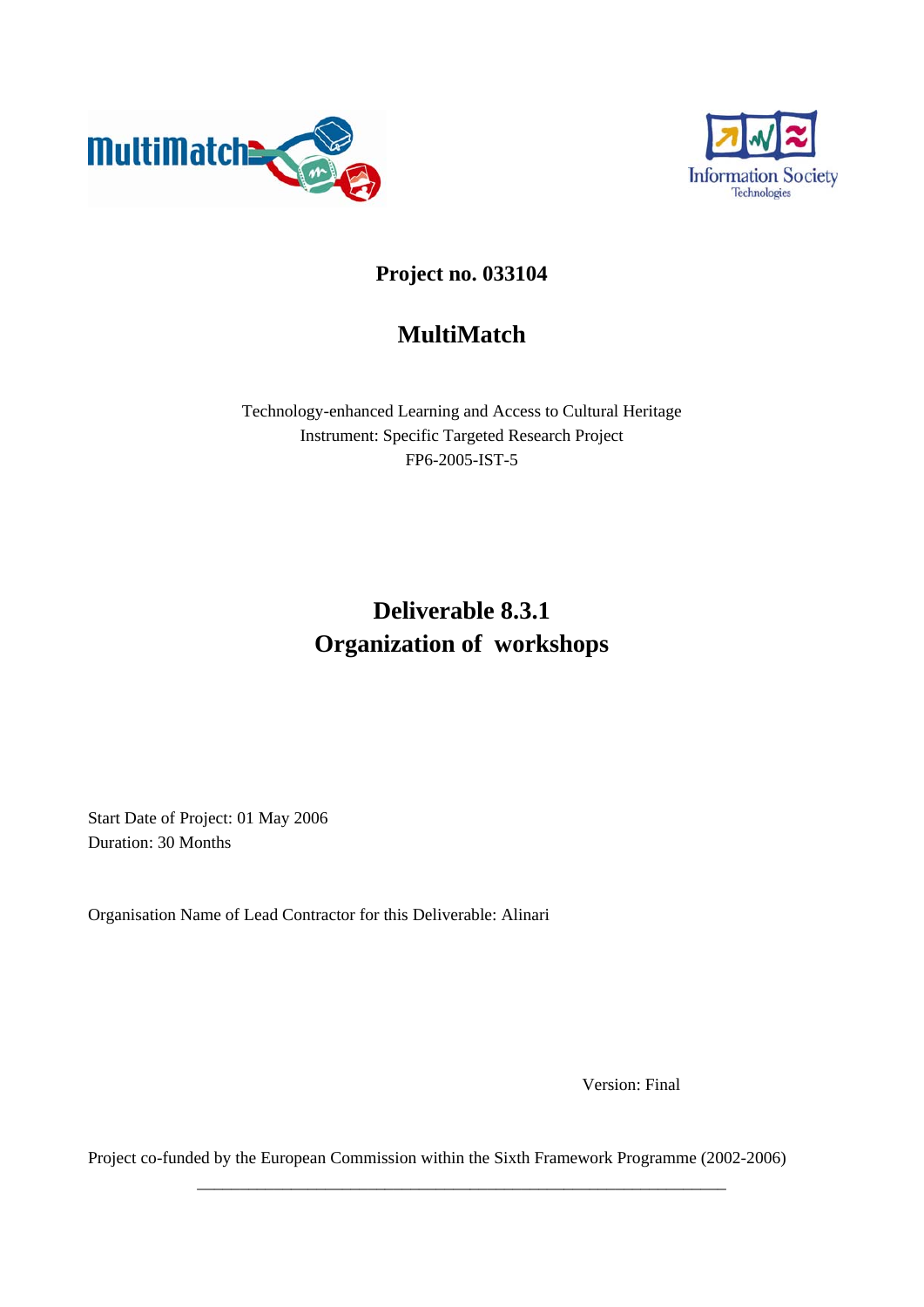



### **Document Information**

| Deliverable number:         | D8.3.1                                                                                           |
|-----------------------------|--------------------------------------------------------------------------------------------------|
| Deliverable title:          | Organisation of workshops                                                                        |
| Due date of deliverable:    | October 2007                                                                                     |
| Actual date of deliverable: | November 2007                                                                                    |
| Author(s):                  | Francesca Tavanti, Sam H. Minelli, Giovanna Naldi, Ilaria Del Secco,<br>Andrea de Polo (Alinari) |
| $Participant(s)$ :          | ISTI-CNR, BandG, BVMC, WIND, Alinari                                                             |
| Workpackage:                | WP8                                                                                              |
| Workpackage title:          | Dissemination and Exploitation Planning                                                          |
| Workpackage leader:         | Alinari                                                                                          |
| Dissemination Level:        | PU (Public)                                                                                      |
| Version:                    | Final                                                                                            |
| Keywords:                   | workshop, user group, dissemination, exploitation                                                |

### **Abstract**

This document describes the organisation of workshops to promote, disseminate and exploit the MultiMatch project results towards scientific and user communities. The Workshops will represent occasions to target different communities and establish contacts for clustering and collaboration with European projects. The results achieved so far and future plans are outlined.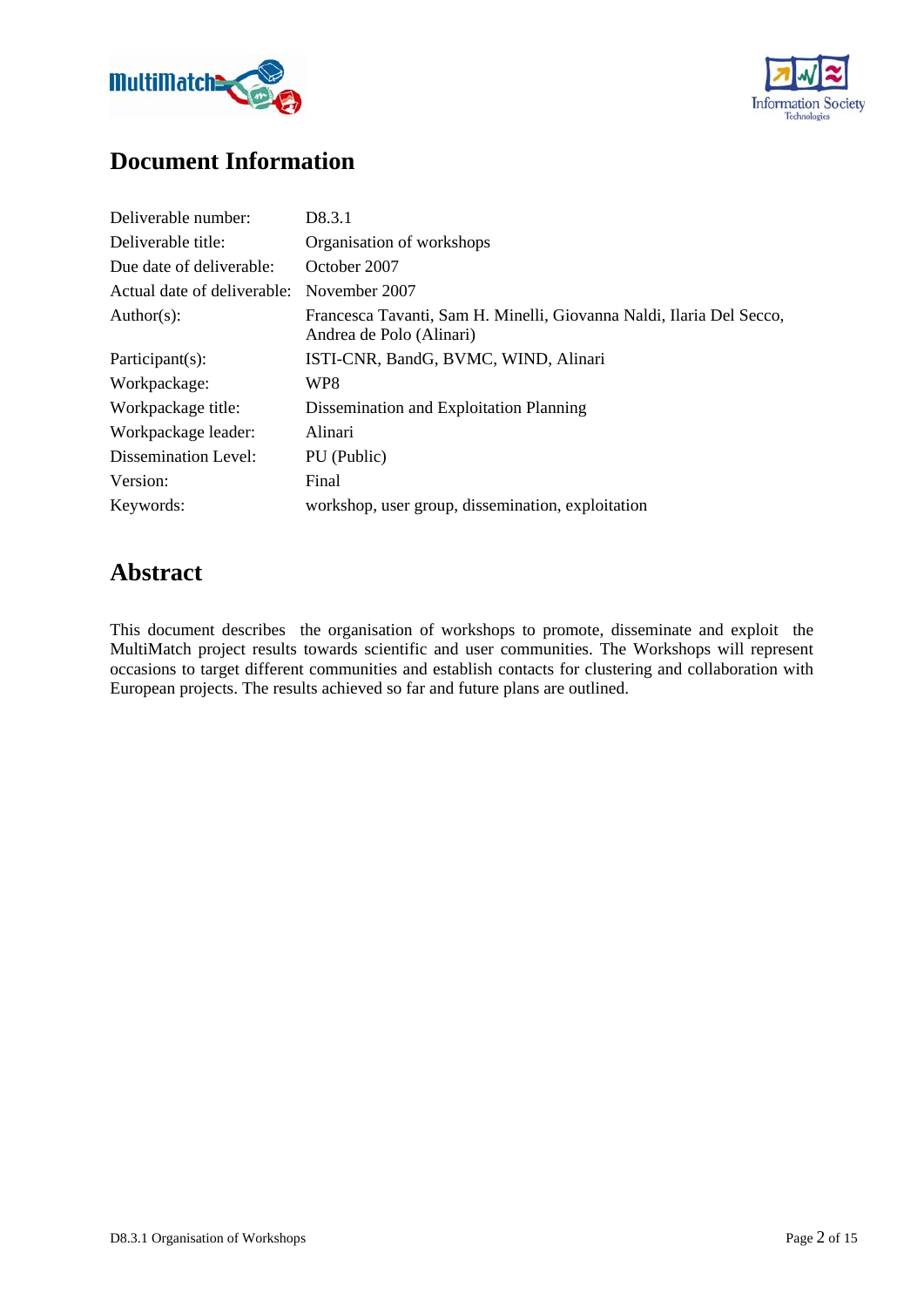



# **Table of Contents**

| $\mathbf{1}$    |  |
|-----------------|--|
| $2^{\circ}$     |  |
| 3               |  |
| $\overline{4}$  |  |
| 5               |  |
| 6               |  |
| $7\phantom{.0}$ |  |
| 8               |  |
| 9               |  |
|                 |  |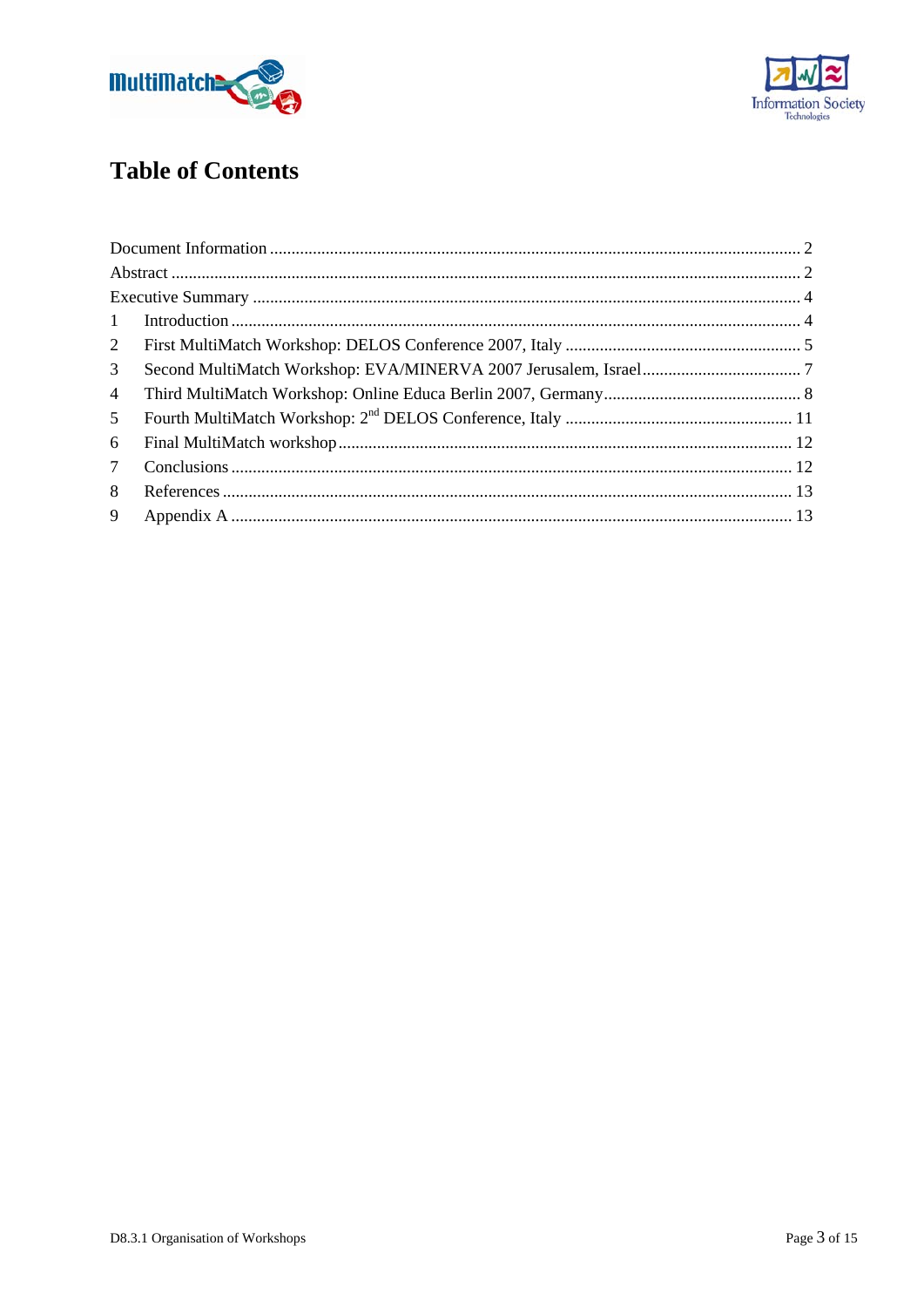



### **Executive Summary**

This deliverable reports on the status of the MultiMatch workshops, organised so far to promote and exploit the project results.

We detail workshop features, goals, results and the activities employed for their organisation. For each workshop we will focus on the target communities and on contacts for clustering and collaborations with European projects.

Section 2 is dedicated to the first MultiMatch workshop ( held at month 10 of the project), Sections 3 and 4 to the second and third MultiMatch workshops ( which will be held at month 19 of the project), Section 5 to the fourth MultiMatch workshop (to be held at month 20 of the project), Section 6 to the final MultiMatch workshop planned for month 30. We also plan at least one more workshop to be held around month 24. This workshop will be on invitation only and will have the objective of receiving feedback and input with respect to the development of the second system prototype.

This document will be updated at month 30 of the project in coincidence with the end of the project and with the final MultiMatch workshop .

### **1 Introduction**

MultiMatch public workshops are the occasion to increase awareness of the project system, encourage CH institutions and content providers to become members of the MultiMatch user groups and obtain feedback on the evaluation of the MultiMatch system.

During these events debates will be generated, feedback collected, dissemination and exploitation strategies improved. Investigations will be carried out in order to evaluate whether the project is proceeding in the right direction with respect to technological development: we will evaluate the user satisfaction by means of questionnaires and will evaluate whether the services meet the market demand for successive exploitation activity. Users will be encouraged to provide content to the MultiMatch archives and the cultural heritage scientific community involved in the evaluation of the system.

Our strategy in organizing the Workshops is influenced by the need to address different target communities. MultiMatch target communities are represented by :

- The MultiMatch user group represented by educational users, professional users (cultural heritage), general users (tourism)
- Research community
- European Digital Library community.

The first workshop in the occasion of DELOS conference 2007, was oriented towards the Cultural Heritage and the Digital Library research communities.

At this moment, following the release of the first prototype we are planning other three workshops:

- in Jerusalem, Israel, in the occasion of EVA/MINERVA 2007 conference, aimed at the cultural heritage research community;
- in Berlin, Germany, on the occasion of the Online Educa Berlin Conference, which addresses the educational user group;
- in Pisa, Italy, in the occasion of the 2nd DELOS 2007 Conference again aimed at the European Digital Libraries and Cultural Heritage research communities.

We also plan at least one more workshop to be held around month 24. This workshop will be on invitation only and will have the objective of receiving feedback and input with respect to the development of the second system prototype. This workshop will be dedicated to people and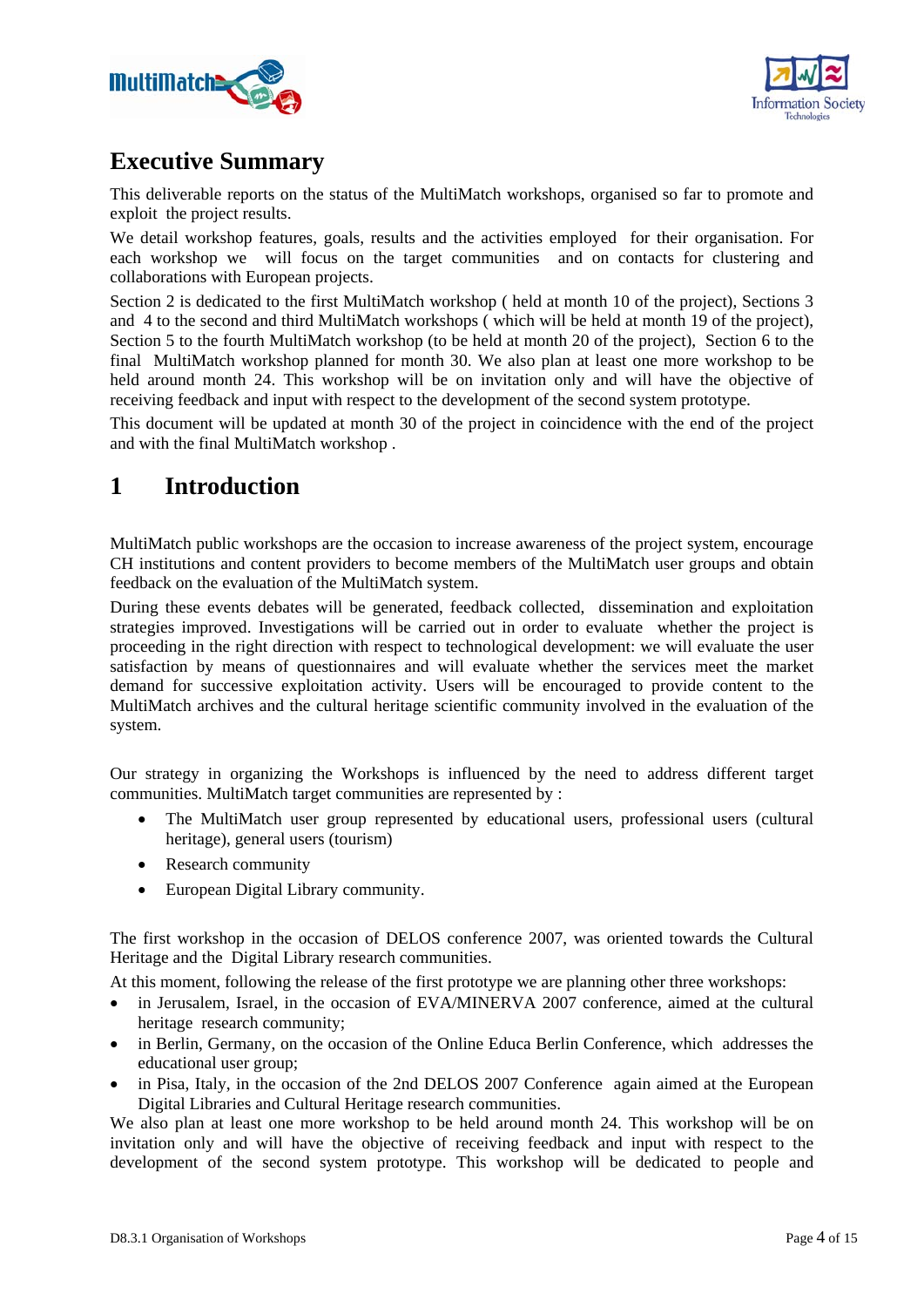



institutions with high stakes and strong expertise as professionals in the CH domain. Details of this workshop will be defined in January 2008 and cannot be reported here.

A final workshop will be organised after the release of the second prototype to coincide with the end of the project. A suitable occasion might be represented by ECDL 2008, Aarhus, Denmark, (September 2008) targeting the Digital Library Community and Cultural Heritage research community.

### **2 First MultiMatch Workshop: DELOS Conference 2007, Italy**



The MultiMatch Workshop on "*Ontology-Driven Interoperability for Cultural Heritage Objects*"<sup>1</sup> which took place 15th February 2007, in Grand Hotel Continental - Tirrenia, Pisa (Italy), was held as part of the DELOS Conference (13th-14th February 2007).

#### **DELOS Conference**

DELOS<sup>2</sup> is a Network of Excellence on Digital Libraries partially funded by the European Commission in the frame of the Information Society Technologies Programme.

In the DELOS conference the DELOS members present the latest research results and new technology development in those research areas where they have focussed their activities in the last few years. The conference is intended also to provide a forum for discussion and exchange of ideas.

#### **Workshop Target group**

The DELOS Conference represented the ideal occasion to address the Digital library Community and the Cultural Heritage Research Community.

#### **Workshop objectives**

The original idea for organising this workshop resulted from early discussions within MultiMatch, more specifically in the group working on the definition of the most appropriate metadata schema and overall conceptual framework for the diverse types of information that would be handled by the project.

More and more people involved in the management and description of digital objects in the Cultural Heritage domain face similar problems when deciding on the most suitable metadata schema and conceptual reference framework to adopt. The workshop aimed at bringing together experts in the field (both theoreticians and practitioners) to discuss what needs to be done to encourage the adoption

-

 $\frac{1 \text{ http://www.delos.info/index.php?option=com\_content\&task=view\&id=524\&Itemid=271}$ 

<sup>&</sup>lt;sup>2</sup> http://www.delos.info/index.php?option=com\_content&task=view&id=299&Itemid=26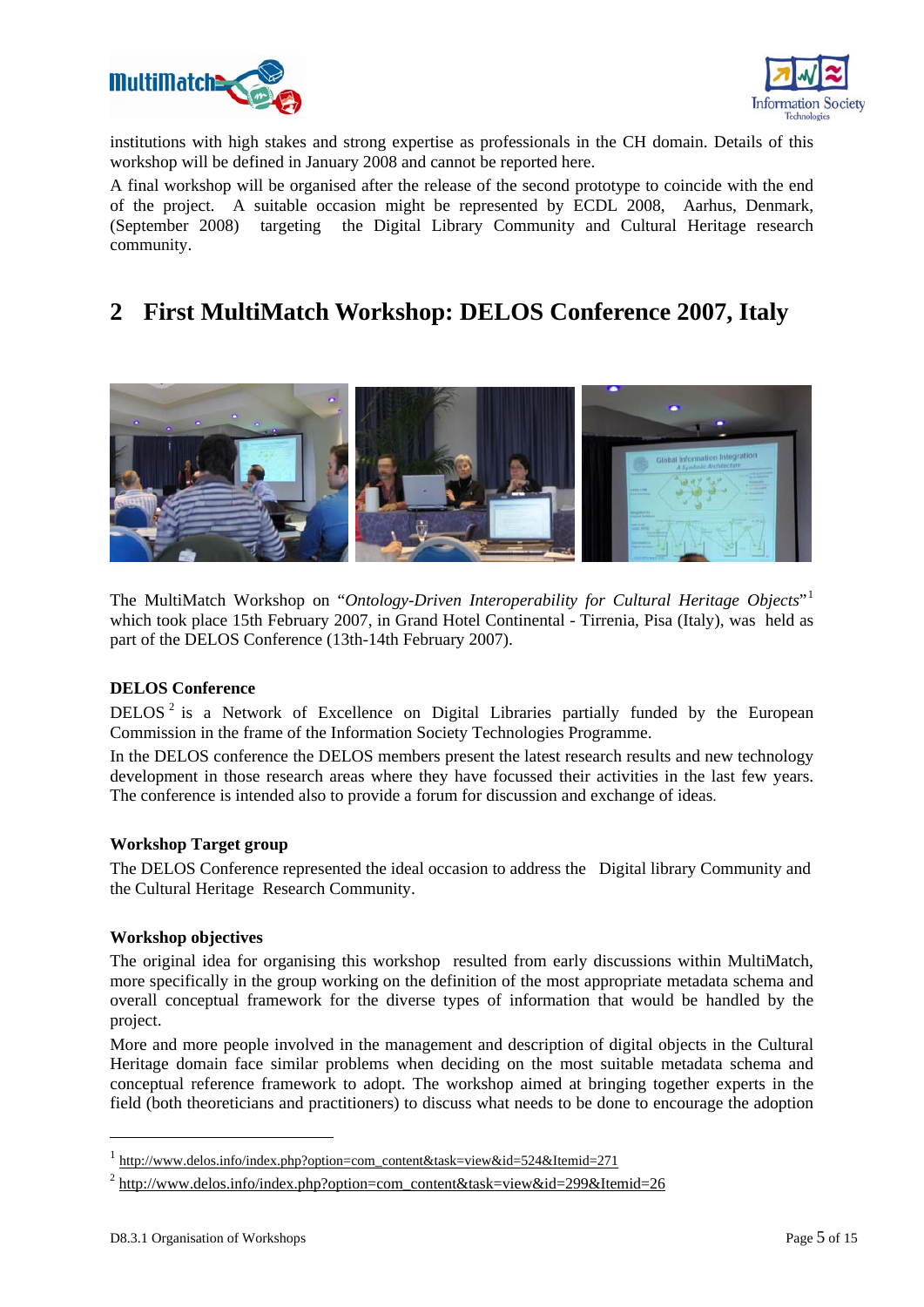



of suitable standards that cover the current and emerging needs of the Cultural Heritage digital objects. Purpose of the workshop was to investigate the current state-of-the-art, identify common problems and issues, and hopefully formulate recommendations aimed at encouraging adoption of standards and interoperability.

#### **Organization of the workshop**

The workshop was organized by ISTI-CNR in conjunction with DELOS representatives:

- DELOS: Vittore Casarosa, ISTI-CNR, Italy
- MultiMatch: Carol Peters, Alessandro Nardi, ISTI-CNR, Italy

#### **Programme Committee**

The Programme Committee was constituted by:

- DELOS: Martin Doerr, FORTH, Greece; Carlo Meghini, ISTI-CNR, Italy; Stavros Christodoulakis, Technical University of Crete, Greece.
- MultiMatch: Giuseppe Amato, ISTI-CNR, Italy: Neil Ireson, University of Sheffield, UK; Johan Oomen, Sound and Vision, The Netherlands.
- External Expert: Stefan Gradmann, University of Hamburg, Germany.

#### **Workshop Programme**

A few invited speakers presented some of the best known existing ontologies (CIDOC-CRM, MPEG-7, FRBR), followed by some representatives of Cultural Heritage institutions and projects briefly presenting the problems they are currently facing in this area and/or the solutions they are adopting. The workshop programme is given in Appendix A. The presentations are available on the DELOS website (www.delos.info).

#### **Workshop outcomes**

The workshop was attended by about 40 researchers and practitioners in the IT and cultural heritage sectors.

Alinari, CNR, BandG and USFD, from the MultiMatch consortium, participated actively in the event. Neil Ireson & Johan Oomen presented a paper: "Capturing e-culture: Metadata in MultiMatch".

The workshop was an occasion to:

- disseminate the MultiMatch project and exploit its results;
- investigate the current state-of-the-art, and discuss those issues that currently hinder the widespread adoption of standards and impede interoperability; thus providing useful input for the MultiMatch metadata working group and find a common ground for future work in this area;
- gather contacts among the user group community and establish a number of collaborative links with other projects and initiatives funded by the European Commission, such as BRICKS- Building Resources for Integrated Cultural Knowledge Services<sup>3</sup>, DILIGENT<sup>4</sup>, BRICKS- Bunding Resources for integrated Cultural Knowledge Services, DILIGENT, DRIVER, EPOCH-Network of Excellence in Processing Open Cultural Heritage<sup>5</sup>, MICHAEL<sup>6</sup>, MUSCLE<sup>7</sup>, PRESTOSPACE<sup>8</sup>, Standardised practices for audio-visual contents in Europe<sup>9</sup>, TEL<sup>10</sup>.

1

<sup>&</sup>lt;sup>3</sup> http://www.brickscommunity.org/

<sup>&</sup>lt;sup>4</sup> http://www.diligentproject.org/

<sup>&</sup>lt;sup>5</sup> http://www.epoch-net.org/

<sup>6</sup> http://www.michael-culture.org/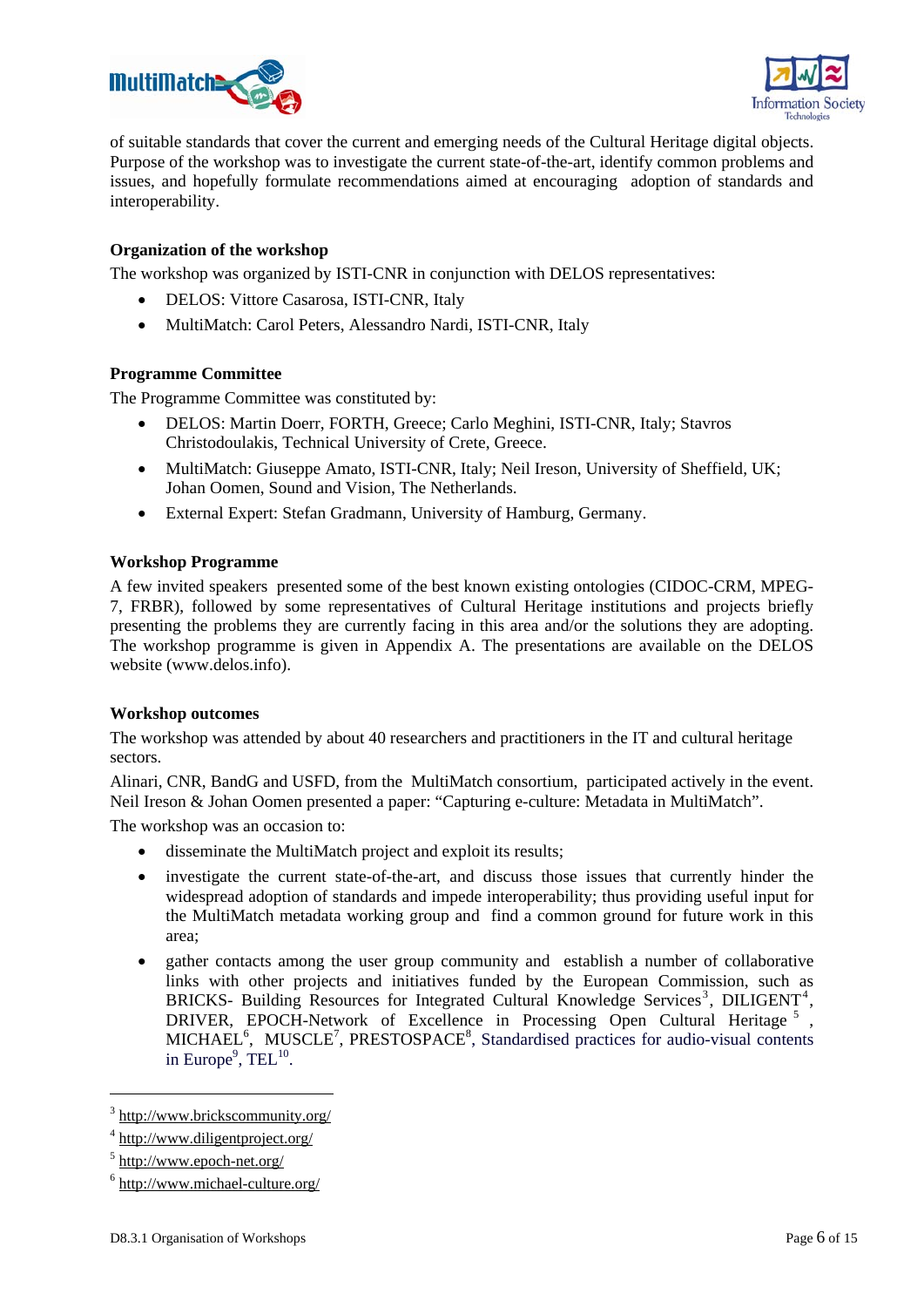



### **3 Second MultiMatch Workshop: EVA/MINERVA 2007 Jerusalem, Israel**

The MultiMatch Workshop "*Multilingual / Multimedia Access to Cultural Heritage*"<sup>11</sup> will be held 20 November 2007, as special session of the EVA/MINERVA 2007 conference (Jerusalem, Israel).

#### **Objectives**

The Workshop, which will be held after the release of the first prototype, aims to present the objectives and the first results of the MultiMatch project to the Cultural Heritage community. The preliminary system prototype will be demonstrated and a questionnaire will be circulated among the audience in order to obtain feedback. The Programme is given in Appendix A; the presentations will be made available on the MultiMatch website (http://www.multimatch.eu/index.html).

#### **Target group**

The target group of the MultiMatch workshop is represented by the Cultural Heritage research community.

#### **Clustering with European projects**

The EVA/MINERVA annual conference hosts several of the leading IST related Cultural Heritage projects funded by the Commission in the IST and the eContent Plus program. The 2007 conference will highlight developments regarding the European Digital Library initiative.

Our MultiMatch session will represent the occasion to create contacts with European projects for clustering activities.

European projects which will be represented include: MICHAEL, The European Library (TEL), DELOS, Digital Preservation Europe (DPE), ITACITUS, IMAGINATION, EPOCH, MINERVA, MOSAICA, EASIER, CALLAS.

 $\frac{1}{7}$ http://www.muscle-noe.org/

<sup>8</sup> http://prestospace.org/project/public.en.html

<sup>&</sup>lt;sup>9</sup> http://prestospace.org/

<sup>10</sup> http://www.theeuropeanlibrary.org/portal/index.html

 $11 \text{ http://www.digital-heritage.org.i/conferences/2007 Tuesday.html}$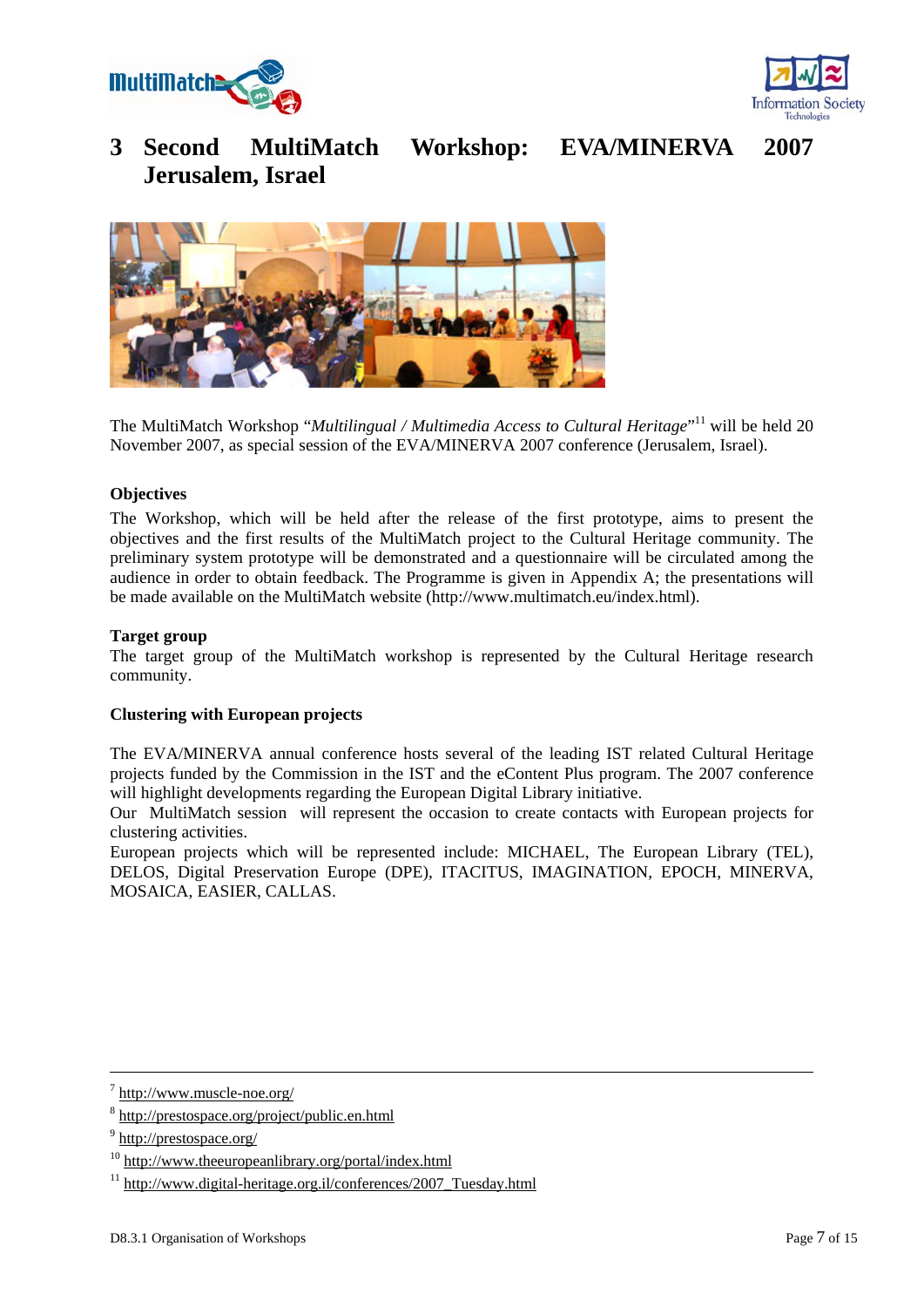



### **4 Third MultiMatch Workshop: Online Educa Berlin 2007, Germany**



The MultiMatch Workshop on "*Innovative Approaches for searching and using Cultural Heritage Information for Learning and Teaching*<sup>12</sup><sup>,</sup> will take place 28th November 2007, in Hotel InterContinental, Berlin, (Germany). It will be held as part of the Online Educa Berlin<sup>13</sup> (27th-30th November 2007).

#### **Online Educa Berlin**



Online Educa Berlin is the key annual networking event for the international technology-supported learning and training industry. It is the industry's largest international forum, attracting high-level decision makers from education, business and government sectors.

Online Educa Berlin features various types of sessions in order to create the most comprehensive and cohesive agenda possible. World-class experts lead plenary and special focus panels and sessions, debates and practical demonstrations throughout the three-day programme. A special pre-conference workshop day prior to the conference comprises small, intensive sessions that offer attendees a unique opportunity to fine-tune and acquire skills.

Our Workshop, free of charge for its participants, is part of the PRE-Conference events (exposition area) which include workshops, seminars and meetings , taking place November 27, 28.

The plenary sessions, on payment, are part of the Conference area and are scheduled to take place November 29-30.

#### **Workshop objectives**

1

The Workshop will be held  $28<sup>th</sup>$  November, 2007, after the release of the first prototype.

The event is the ideal context to reach the Educational User Group of interest for MultiMatch activities. We aim to attract a range of participants from both the cultural heritage domain and academia to promote varied and fruitful discussions and be able to gather information access problems from a variety of perspectives.

<sup>12</sup> http://www.online-educa.com/workshops-full-day-1

<sup>13</sup> http://www.online-educa.com/the-conference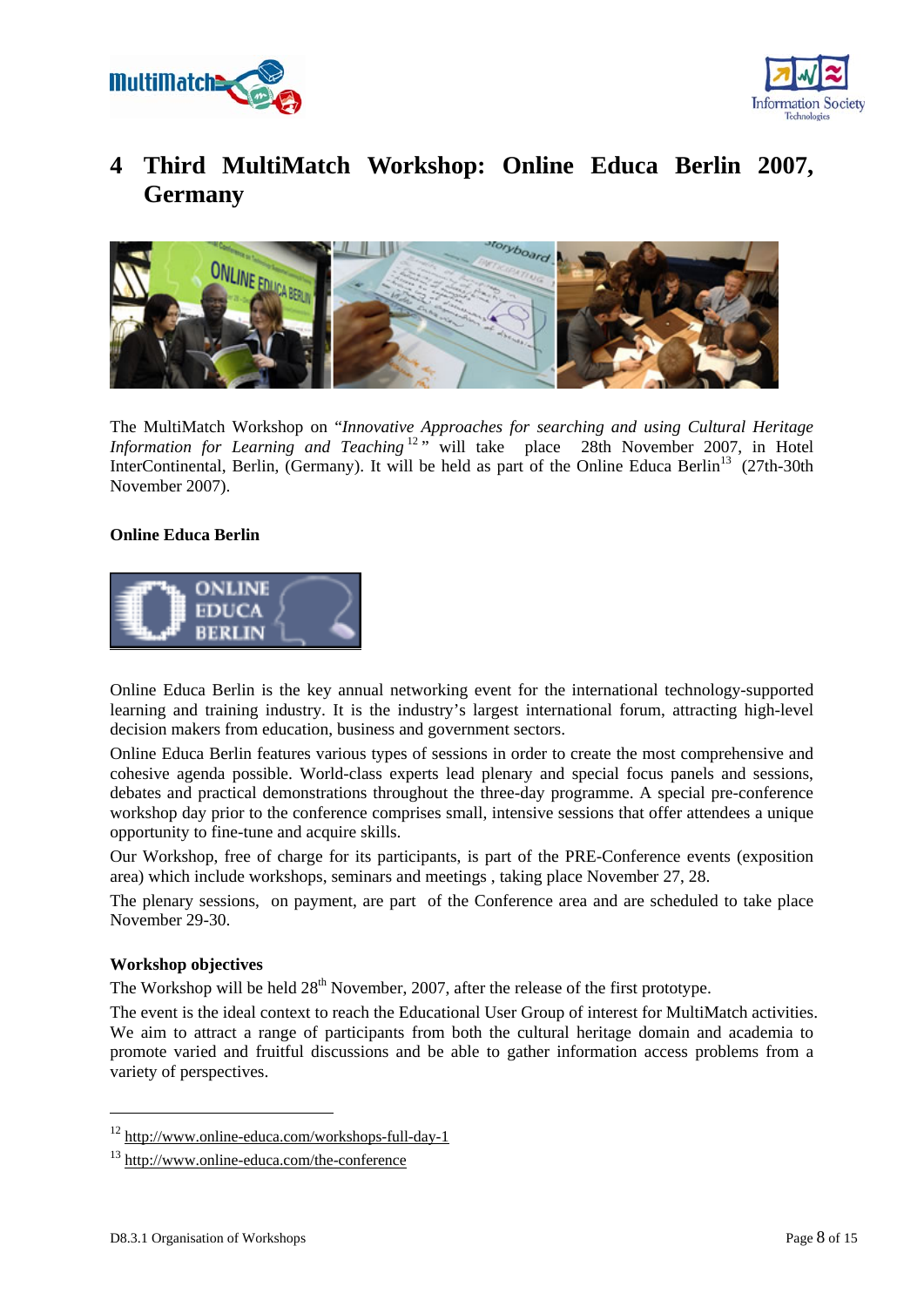



Our workshop will examine tools and services aimed at providing cultural heritage content to educational users and fostering a steady supply of learning-oriented evidence to inform and impact emerging tools and learning services (dedicated search engines in particular) on the requirements of tomorrow's learning.

The aim of the workshop is to converge all stakeholders (educational end users, content providers and technology/service providers) in order to share knowledge and experiences gained in developing, serving and using cultural heritage resources.

In the course of the workshop, teaching and learning with new tools for digital media will be explored and demonstrated, focusing on highly innovative approaches for searching, collecting, organizing, and using media for learning in a multilingual framework. The aim is to merge innovative learning techniques and cultural content through customised services and personalised e-learning spaces. In particular, a live demo of the MultiMatch project will be conducted during the workshop.

#### **Target Audience**: **educational user group** ( about 60 participants)

We foresee the participation of about 60 attendees belonging to the following groups:

1- Educators (instructors and teachers) who create courses and teach using multilingual e-learning resources and tools.

2- Cultural content providers who would like to improve distribution of their content inside the educational market.

3- Technology and service providers (multimedia and software designers) who provide a bridge between educators and cultural content providers.

 As prerequisite knowledge a basic understanding of the Internet and of existing general purpose search engines is requested. Some of the presentations will require higher technological knowledge but participants will be introduced to difficult themes and will be provided with documentation.

#### **Workshop dissemination**

- Alinari has disseminated the event :
	- o addressing its educational user group:

Educational users registered to its educational services (Alinari's users reach some thousands registrations);

European and American universities: within these institutions Library directors have been contacted;

European projects partners .

- o through its corporate website: http://www.alinari.com
- o Online Educa Berlin Workshop will have a dedicated space in *Nova* technological insert of "IL Sole 24 Ore".

Alinari is in contact with international e-learning technological suppliers and service providers which are going to attend Online Educa Berlin. Alinari is setting up collaborations with them in order to further disseminate the event and eventually enlarge the number of our workshop speakers. Alinari would like to explore if the products of those organizations could embed some of MultiMatch solutions and eventual collaborations for new products. These contacts represent an important channel to attract specialized people involved in the domain of interest of MultiMatch.

- University of Alicante has disseminated the event through:
	- o Its website: http://www.cervantesvirtual.com
	- o Its educational newsletter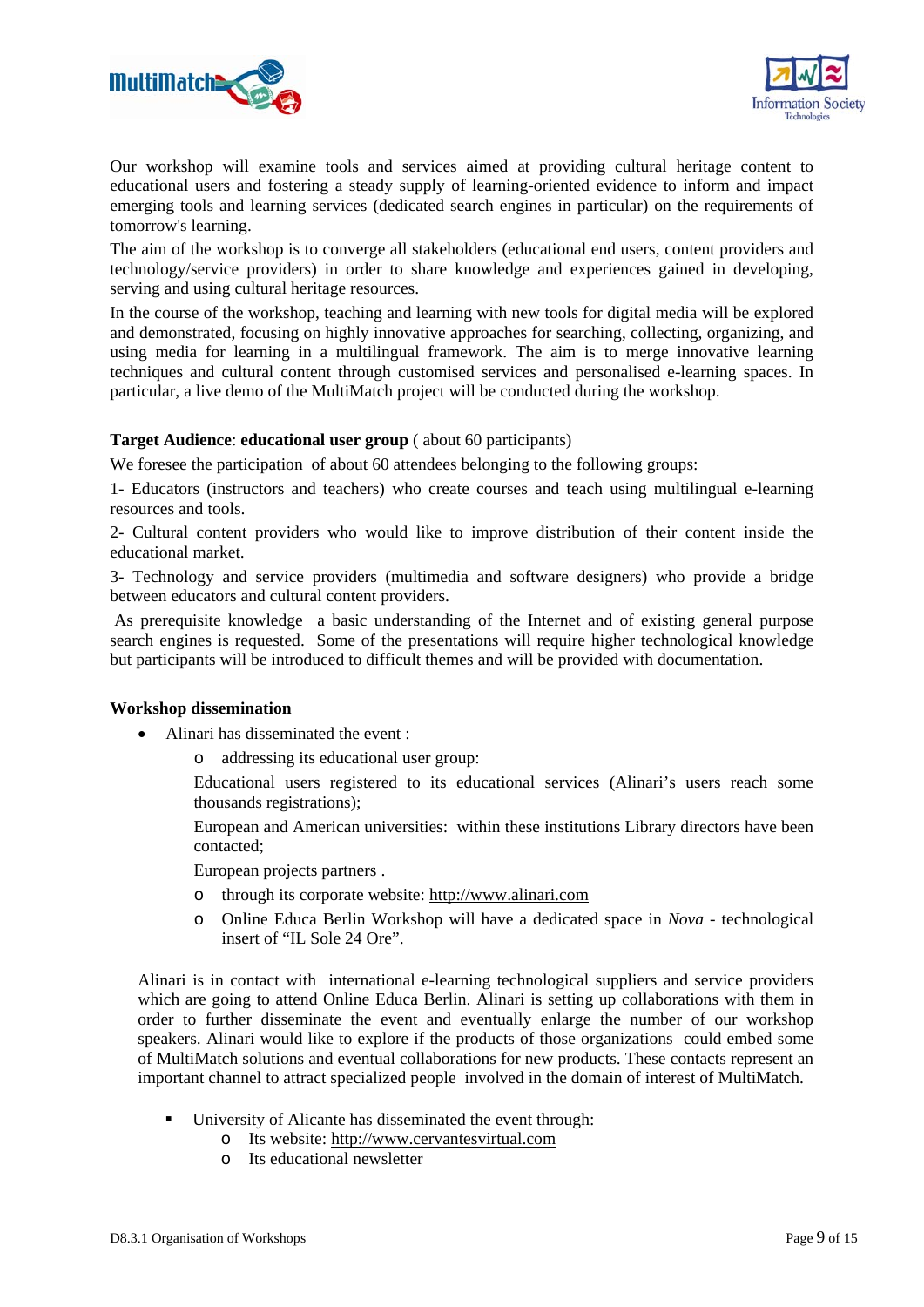



- o Press release: University of Alicante is managing contacts with Spanish news magazines to disseminate Online Educa Berlin Workshop.
- MultiMatch website has disseminated the Workshop at http://project.alinari.it/disspublish/mm\_news.php
- Online Educa Berlin is disseminating the workshop through its websites, newsletters, articles.
- Call for papers and posters have been announced through MultiMatch website and through ERCIM news (see: http://ercim-news.ercim.org/images/stories/EN70/EN70-web.pdf)
- **Brochures have been produced for the Workshop.**

#### **Call for papers**

A call for paper<sup>14</sup> of the workshop has been lunched. It welcomed scientific submissions in the form of full and short papers or poster proposal. The topics of interest included:

- emerging tools/technologies to facilitate cultural heritage education
- using multilingual / multimedia digital resources for learning and teaching<br>multimedia annlications and virtual reality
- multimedia applications and virtual reality
- web-based learning
- knowledge discovery in cultural heritage data
- multimedia content analysis and understanding

The deadline for the submissions is expired.

#### **Speakers**

At the moment the list of speakers is the following:

Frederik Truyen, K.U. Leuven, Belgium.

Sam H. Minelli, Alinari, Italy.

Andrea de Polo, Alinari, Italy.

Rita Scartoni, Alinari, Italy.

Antonella Fresa and Giuliana De Francesco, Italian Ministry of Culture (Minerva/MICHAEL-PLUS network), Italy.

Juan Cigarann Recuero, UNED, Spain.

Giuseppe Amato, ISTI-CNR, Italy.

#### **Workshop Organization**

The Workshop is being organised by Alinari in collaboration with Online Educa Berlin staff. Contributions to the organization of the event are coming from the MultiMatch consortium (UNED, ISTI-CNR, U. of Alicante and USFD). The organisers represent the three targeted groups: academic, cultural heritage communities, and technology developers which provide the necessary experience, knowledge and contacts to organise and execute such an event.

#### **Workshop Programme**

1

The workshop is a full-day event. During the first half day  $(AM)^{15}$  the workshop will offer key note presentation and a session dedicated to MultiMatch. Demonstrations will be showed and feedback

 $14 \text{ http://project.alinari.it/diss-publish/mm}$  educaberlin.php

<sup>15</sup> AM[1-4] start at 09.30 am end at 13.00 pm 28th November 2007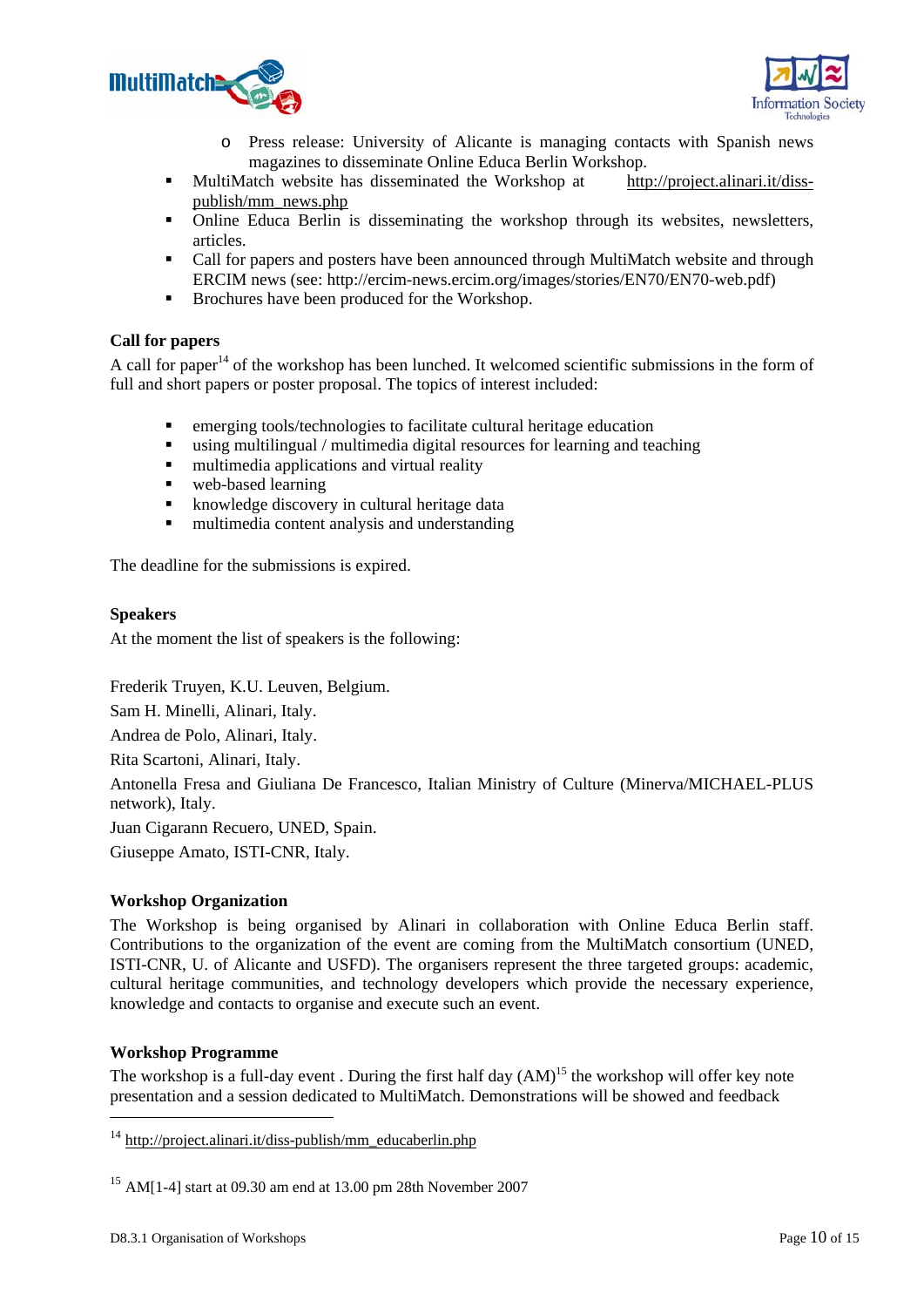



collected from the target users (trainers and educators, cultural content providers, the technology and service providers).

During the second half day  $(PM)^{16}$  the workshop will offer research presentations and open round table with possible commercial invited speakers about the theme addressed by the workshop. At the end of the session, a brief summary of feedback collected will be presented to the attendees.

See Appendix A for further details. The presentations will be made available on the MultiMatch website (http://www.multimatch.eu/index.html).

#### **Expected Results**

We aim to gather around 60 participants through the range of presentations, posters and invited speakers. We are confident that many high quality educational target groups will take part to this event. Participants will gain:

- new insights on how focussed search engines operate:
- information on innovative research aimed at developing tools for searching, collecting, organizing and using multimedia and multilingual information in the context of learning;
- knowledge and understanding of search engine technologies for cultural heritage applications;
- understanding of how data related to cultural heritage can be collected and analysed for educational purposes.

#### Advantages to the MultiMatch project.

The workshop will constitute an important occasion to:

- gather contact for MultiMatch dissemination and exploitation activities. Both during the MultiMatch workshop and organised conference programme Online Educa Berlin is the place to meet the contacts essential to make the right connections;
- evaluate whether the project is proceeding in the right direction for its technological development and whether the services meet the market demand for successive exploitation activity. MultiMatch live demo will be conducted during the workshop: attendees will be able to evaluate a working version of the system and their feedback will be collected and used to enhance future development. Feedbacks will also be collected by means of discussions and questionnaires focused on user needs and satisfaction.

## **5 Fourth MultiMatch Workshop: 2nd DELOS Conference, Italy**

A fourth MultiMatch Workshop is planned to take place during the  $2<sup>nd</sup>$  DELOS Conference<sup>17</sup> to be held Grand Hotel Continental, in Tirrenia, Pisa, Italy 4-7 December 2007.

 The MultiMatch session "*Multilingual / Multimedia Access to Cultural Herita*ge" will be held on 4 December, 16.00 – 18.00. Presentations describing various aspects of the system and a demo will be given. The final programme is now under discussion and will be publicised soon.

The  $2<sup>nd</sup>$  DELOS Conference will last two and half days. The first two days will be dedicated to presentations by members of the DELOS Community of their latest research results and their main contributions in those research areas where they have focussed their activities in the last few years. The

-

<sup>16</sup> PM[1-2] start at 14.30 am end at 16.30 pm 28th November 2007

<sup>&</sup>lt;sup>17</sup> http://www.delos.info/index.php?option=com\_content&task=view&id=606&Itemid=337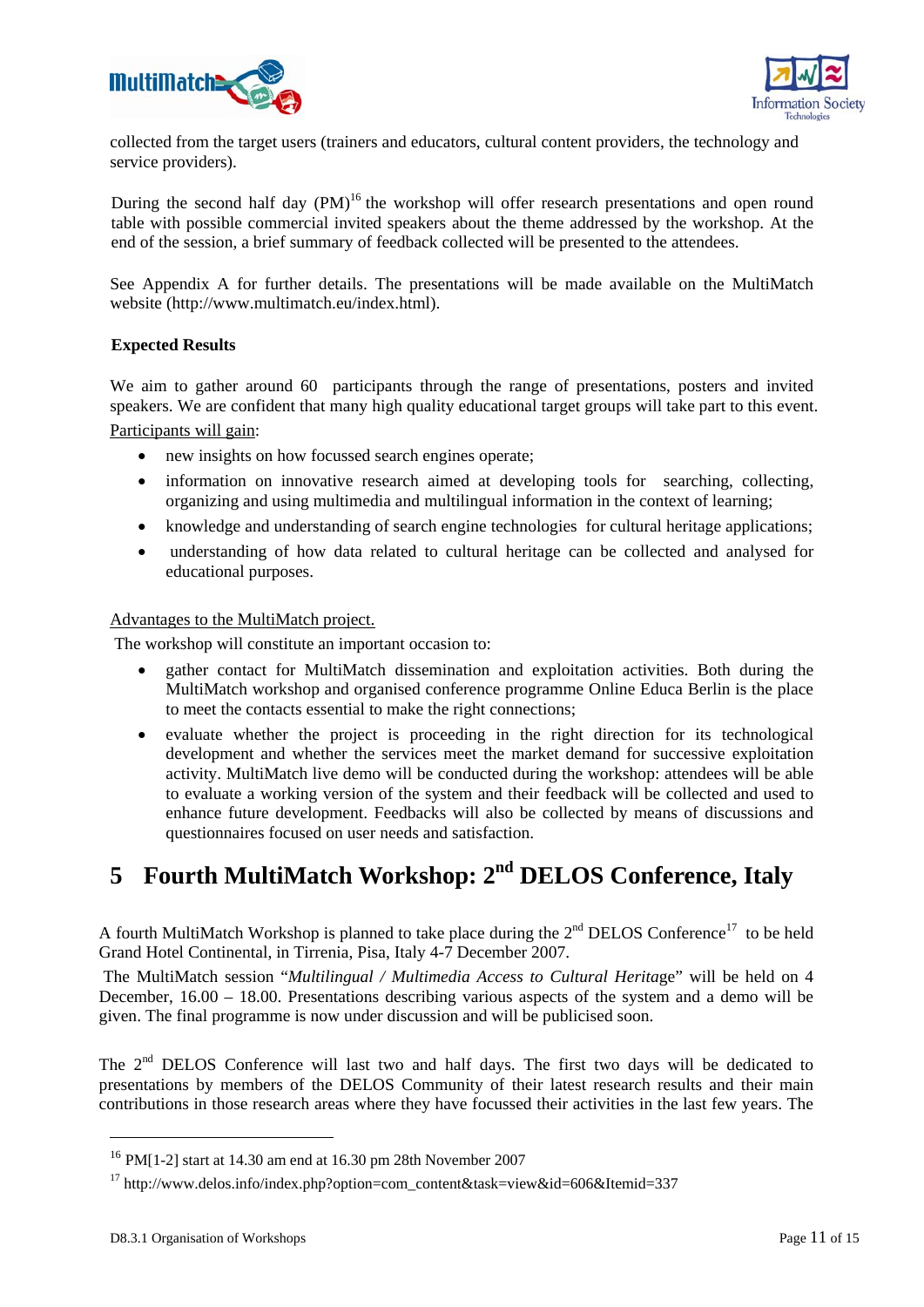



last half-day will be dedicated to presentations and demonstrations of tools and services implemented as prototypes of varying degree of completeness. Actually, one of the main efforts where DELOS has been focussing in the last period is the implementation of a Digital Library Management System embodying most of the results produced by DELOS Community members. This Conference intends to demonstrate the major results achieved by the members of the DELOS Community in the Digital Library field.

The conference will be the ideal context to reach the Digital Library Community.

The MultiMatch session will represent the occasion to create awareness about the main project goals and to establish contacts with related European projects for clustering activities.

### **6 Final MultiMatch workshop**

The final MultiMatch workshop will take place in coincidence with the end of project. The occasion could be represented by  $ECDL^2 2008^{18}$ , to be held in Aarhus, Denmark, 14-19 September 2008.

During this workshop the second prototype will be demonstrated and the main reached results of the MultiMatch project presented. It will an opportunity to disseminate and exploit the main project outcomes to potentials users and to create awareness about the project towards the cultural heritage research community.

ECDL (European Conference on research and advanced technology for digital libraries) has become the major European conference on digital libraries and associated technical, practical and social issues, bringing together researchers, developers, content providers, and users in the field.

The conference will thus represent the ideal context to reach the Digital Library community.

### **7 Conclusions**

The organisation of the MultiMatch workshops is in line with the expected timetable of the project. By month 24 of the project (second milestone) four dedicated MultiMatch workshop will be held. At month 30 (third milestone) the final workshop will take place.

The first workshop which was held 15th February 2007 as part of the DELOS Conference (Tirrenia, Pisa -Italy), represented the occasion to disseminate the first project results and create awareness about the MultiMatch system.

Following the release of the first prototype other three workshops are being organized: the second workshop will be held 20 November 2007, as part of EVA/MINERVA 2007 (Jerusalem, Israel); the third workshop will be held 28<sup>th</sup> November 2007 as part of Online Educa Berlin Conference (Berlin-Germany); The fourth workshop will be held 4 December 2007, as part of the  $2<sup>nd</sup>$  DELOS conference, December, (Tirrenia, Pisa-Italy). The events represent the occasion for disseminating and exploiting the project results: collect feedback on the MultiMatch system, gather contacts with new potential content providers and create collaborations and clustering with related projects.

The final MultiMatch workshop is expected to be held September 2008, after the release of the second prototype and in coincidence with the end of the project; the occasion might be represented by the ECDL 2008, 14-19 September, Denmark.

Each workshop addresses different target communities: educational user group , research community, European digital library community. Information on the workshops is provided on the MultiMatch website with links to the presentations.

-

<sup>18</sup> http://www.ecdl2008.org/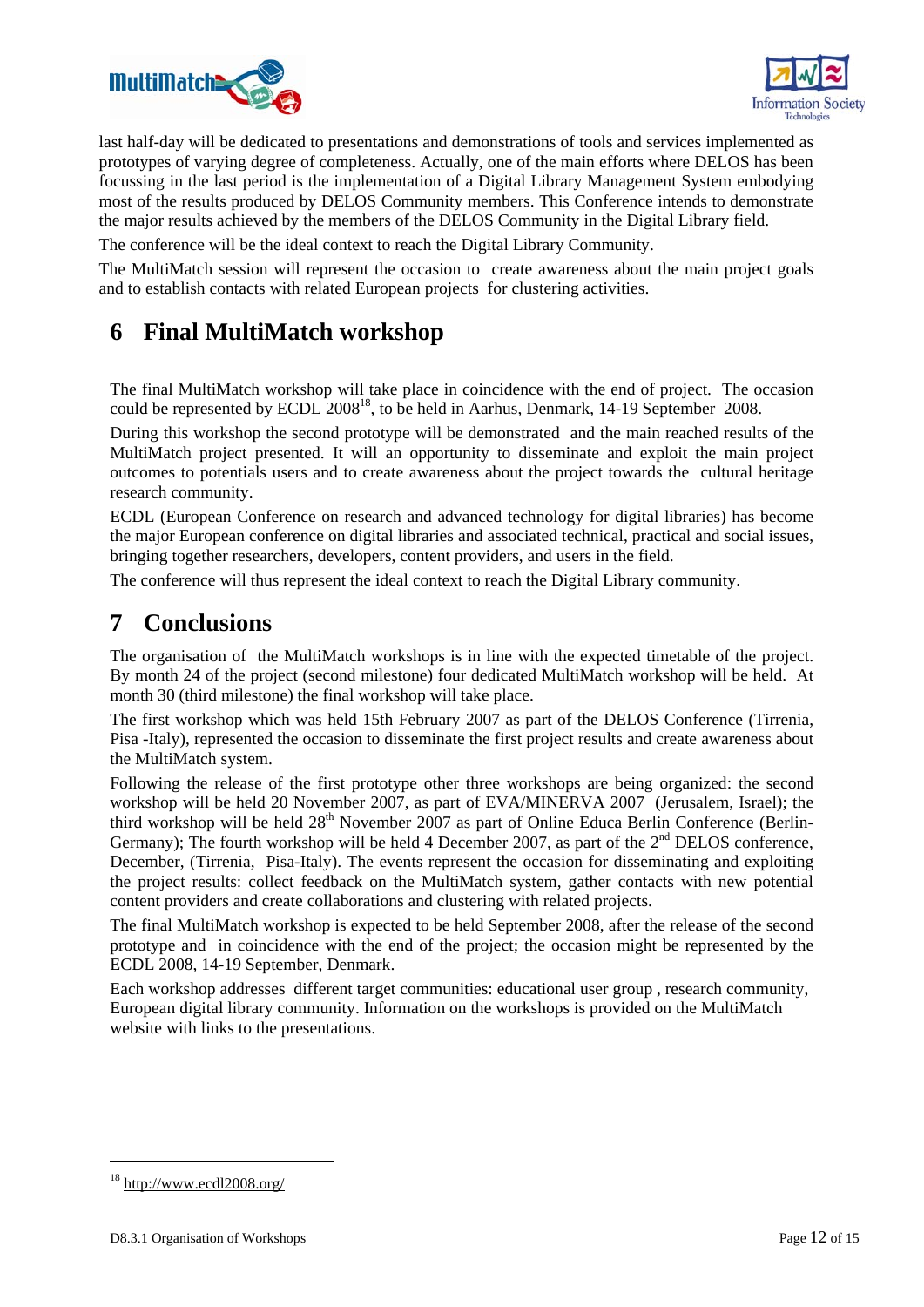



## **8 References**

[1] MultiMatch Deliverable 8.1.2 Final plan for using and disseminating knowledge.

[2] MultiMatch-Annex I- DoW.

# **9 Appendix A**

### **DELOS Conference 2007 – Workshop Programme**

| $09:00 - 09:15$ | Objectives of the Workshop and the MultiMatch Perspective.                                     |
|-----------------|------------------------------------------------------------------------------------------------|
|                 | Carol Peters - ISTI-CNR, Italy                                                                 |
|                 | Neil Ireson - University of Sheffield, UK and                                                  |
|                 | Johann Oomen - Nederlands Instituut voor Beeld en Geluid, The Netherlands                      |
|                 | [Presentation - Paper]                                                                         |
| $09:15 - 10:00$ | <b>CIDOC CRM and an Integrated Approach to Semantic Interoperability</b>                       |
|                 | Martin Doerr - FORTH, Crete, Greece.                                                           |
|                 | [Presentation - Paper]                                                                         |
| $10:00 - 10:45$ | FRBR: Is this the Beginning of a Beautiful Friendship?                                         |
|                 | Maja Zumer - University of Ljubljana, Slovenia.                                                |
|                 | [Presentation - Paper]                                                                         |
| $10:45 - 11:15$ | <b>BREAK</b>                                                                                   |
| $11:15 - 12:00$ | <b>Ontology-Driven Interoperability for MPEG-7</b>                                             |
|                 | Chrisa Tsinaraki - Technical University of Crete, Greece.                                      |
|                 | [Presentation - Paper]                                                                         |
| $12:00 - 12:30$ | <b>Panel Discussion on Open Issues</b>                                                         |
|                 | (Moderator: Stavros Christodoulakis - Technical University of Crete, Greece)                   |
| $12:30 - 14:00$ | <b>LUNCH</b>                                                                                   |
| $14:00 - 16:00$ | <b>POSITION PAPERS</b>                                                                         |
|                 |                                                                                                |
|                 | EDLProject: Challenges of Multilingual Access to Multilingual<br>$\bullet$<br>European Content |
|                 | Maja Zumer - University of Ljubljana, Slovenia                                                 |
|                 | [Presentation - Paper]                                                                         |
|                 | Interoperability in the European Library: the Devil is in the Details<br>$\bullet$             |
|                 | Sjoerd Siebinga - The European Library Office, The Hague, The<br>Netherlands                   |
|                 | [Presentation - Paper]                                                                         |
|                 | Semantic Interoperability via Ontology Mapping                                                 |
|                 | Andrea D'Andrea - Università L'Orientale, Napoli, Italy                                        |
|                 | [Presentation - Paper]                                                                         |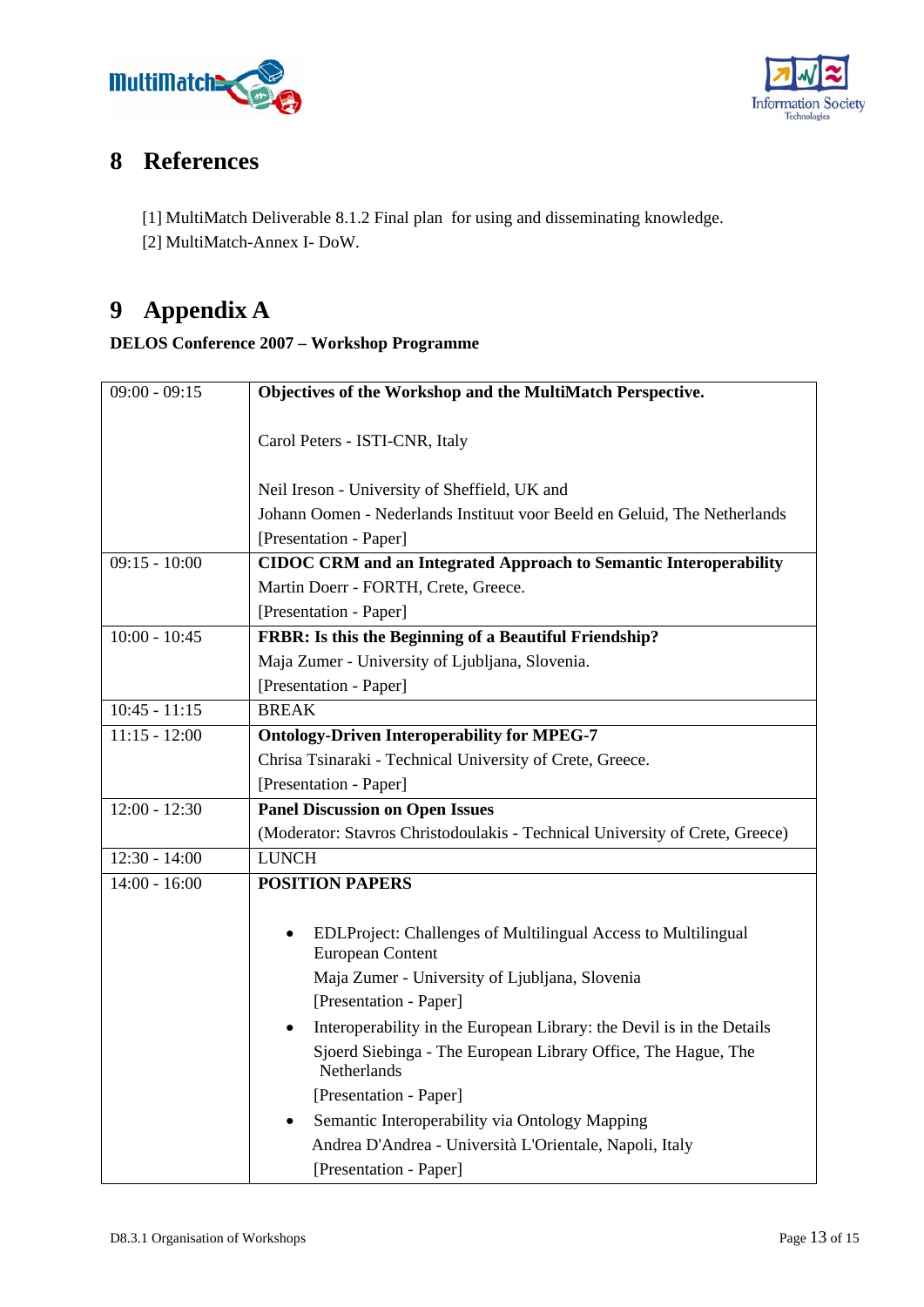



|                 | Achieving Interoperability in the MichaelPlus Project<br>$\bullet$                                                                                                                                                       |
|-----------------|--------------------------------------------------------------------------------------------------------------------------------------------------------------------------------------------------------------------------|
|                 | Vassilis Tzouvaras - National Technical University of Athens, Greece                                                                                                                                                     |
|                 | [Presentation - Paper]                                                                                                                                                                                                   |
|                 | <b>Ontology Mapping in BRICKS</b><br>$\bullet$                                                                                                                                                                           |
|                 | Keven Kearney - Engineering, Italy                                                                                                                                                                                       |
|                 | [Presentation]                                                                                                                                                                                                           |
|                 | Semantical Interoperability with IMAGINATION Content using<br>standardized Ontologies                                                                                                                                    |
|                 | Andreas Walter - IPE-FZI, Karlsruhe, Germany                                                                                                                                                                             |
|                 | [Presentation - Paper]                                                                                                                                                                                                   |
|                 | SKOS: a Model for Metadata Representation and Interoperability -<br>$\bullet$<br>Dutch Cultural Heritage Institution Thesaurus Conversion Use Case<br>Véronique Malaisé - Vrije Universiteit, Amsterdam, The Netherlands |
|                 | [Presentation - Paper]                                                                                                                                                                                                   |
|                 | The Perspective of the Text Encoding Initiative                                                                                                                                                                          |
|                 | Øyvind Eide - University of Oslo, Norway                                                                                                                                                                                 |
|                 | [Presentation - Paper]                                                                                                                                                                                                   |
|                 | The European Commission Interoperability Group<br>$\bullet$                                                                                                                                                              |
|                 | Stefan Gradmann - University of Hamburg, Germany                                                                                                                                                                         |
|                 | [Presentation - Paper]                                                                                                                                                                                                   |
| $16:00 - 16:30$ | <b>BREAK</b>                                                                                                                                                                                                             |
| $16:30 - 17:30$ | <b>Discussion and Wrap-Up Session</b>                                                                                                                                                                                    |
|                 | (Moderator: Stavros Christodoulakis, Technical University of Crete, Greece)                                                                                                                                              |

### **EVA/MINERVA 2007 Conference - Workshop Programme19**

- *Introduction* Carol Peters, ISTI-CNR, Italy
- *User Requirements in the Cultural Heritage Domain* Jennifer Marlow, University of Sheffield, UK
- *Metadata in the Cultural Heritage Domain* Johan Oomen, Sound & Vision, The Netherlands
- *Searching Cultural Heritage Information with MultiM*atch: Presentation and Demo-Franca Debole, ISTI-CNR, Italy

Chair: Rosalind Duke, Deputy Director and Chief Librarian, The Jewish National and University  $\overline{\text{Library}^{20}}$ 

1

<sup>19</sup> Afternoon session 14.30 -16.00

 $^{20}$  http://jnul.huji.ac.il/